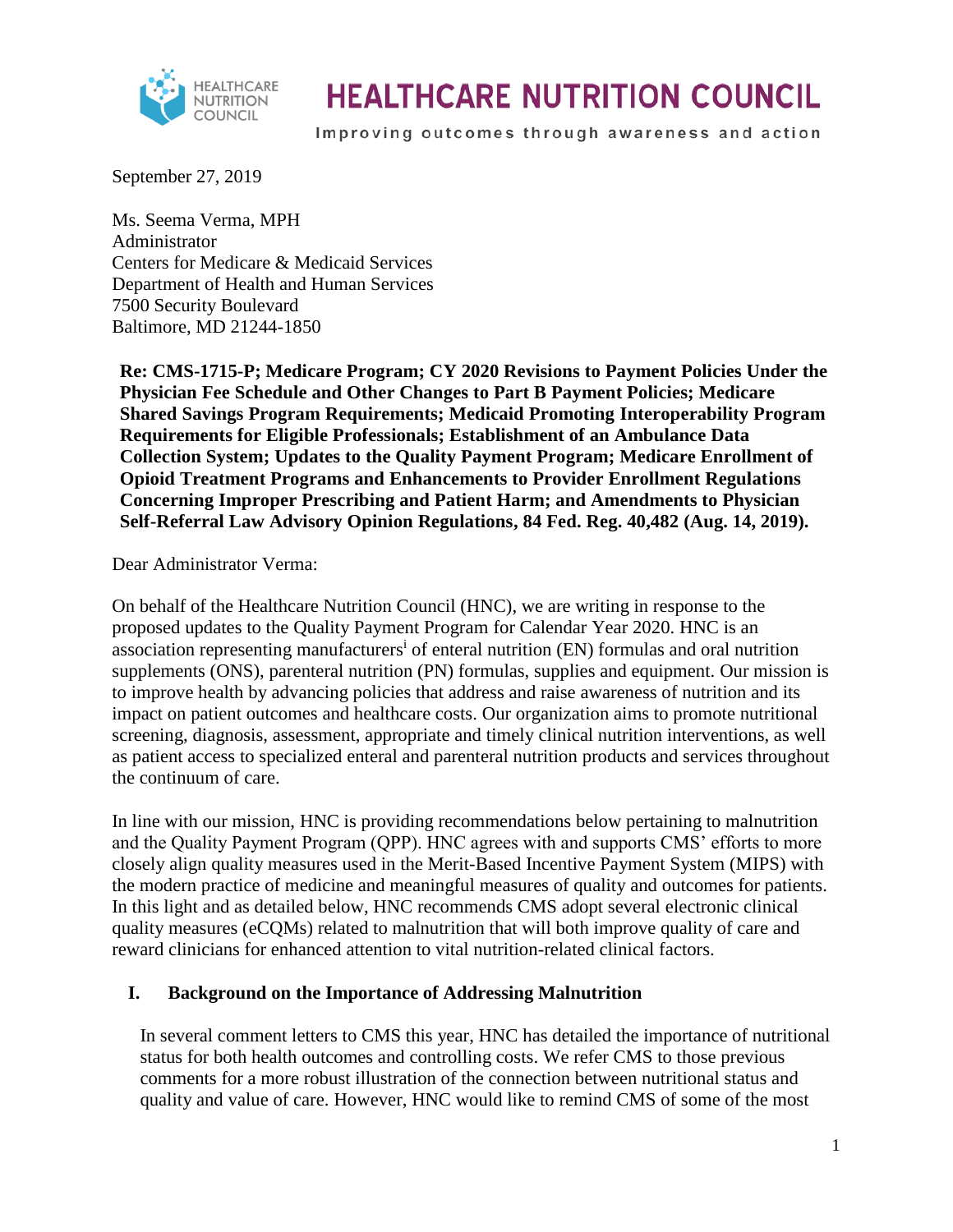

# **HEALTHCARE NUTRITION COUNCIL**

Improving outcomes through awareness and action

pressing concerns related to nutritional status. Specifically, robust evidence demonstrates that malnutrition increases the cost of care and likelihood of poor health outcomes. For example, malnourished patients are more likely to experience complications, such as pneumonia,<sup>ii</sup> pressure ulcers, iii nosocomial infections, <sup>iv</sup> and death. <sup>v</sup> In addition, malnutrition is a risk factor for other severe clinical events, such as falls<sup>vi</sup> and worse outcomes after surgery or trauma.<sup>vii</sup> Malnourished patients, as well as patients at risk for malnutrition, have significantly longer hospitalizations than well-nourished patients and patients not at risk for malnutrition.<sup>viii</sup>

Beyond just the effect on utilization and outcomes, malnutrition has an outsized effect on overall cost of care. Malnutrition costs associated with adults aged 65 years and older are estimated at \$51.3 billion annually.<sup>ix</sup> However, this figure likely underestimates the total burden of disease-related malnutrition given the diagnosis gap in hospitalized patients.<sup>x</sup> In addition, malnourished patients and patients with nutrition-related or metabolic issues are frequently readmitted to the hospital.<sup>xi</sup> Further, the average costs per readmission for patients with malnutrition were found to be 26-34 percent higher (\$16,900 to \$17,900) for patients with malnutrition compared to those without malnutrition  $(\$13,400)$ <sup>xii</sup>

Lastly, despite the impact on overall health and the prevalence of malnutrition among hospitalized patients, a patient's nutritional status is often not evaluated or diagnosed in a timely manner. In a recent study conducted by the Agency for Healthcare Research and Quality using the Healthcare Cost and Utilization Project database, only about 7 percent of hospitalized patients are diagnosed with malnutrition.<sup>xiii</sup> With as many as half of hospitalized patients and 35-85% of older long-term care residents undernourished, the extremely low number of diagnosis for malnutrition represents a screening and diagnosis gap that needs to be addressed.

Based on the aforementioned evidence, it is essential that CMS make nutritional status a key component in both its reimbursement policies and its efforts to improve the quality and value of care delivery. Therefore, HNC strongly urges CMS to adopt its below recommendations to continue to encourage clinicians to focus on nutritional status in order to improve quality and reduce costs.

#### **II. HNC Recommends CMS Adopt Four Electronic Clinical Quality Measures (eCQMs) as Quality Measures in MIPS and Adopt a Specialty Measure Set for Nutrition Professionals**

HNC commends CMS efforts to improve MIPS by reducing provider burden and reward clinicians that focus on consequential elements of patient care. **Given the far-reaching role of nutritional status in patient outcomes and value of care, we encourage CMS to adopt the following four eQCMs related to nutritional status.**

 **NQF #3087/MUC16-294: Completion of a Malnutrition Screening within 24 hours of Admission**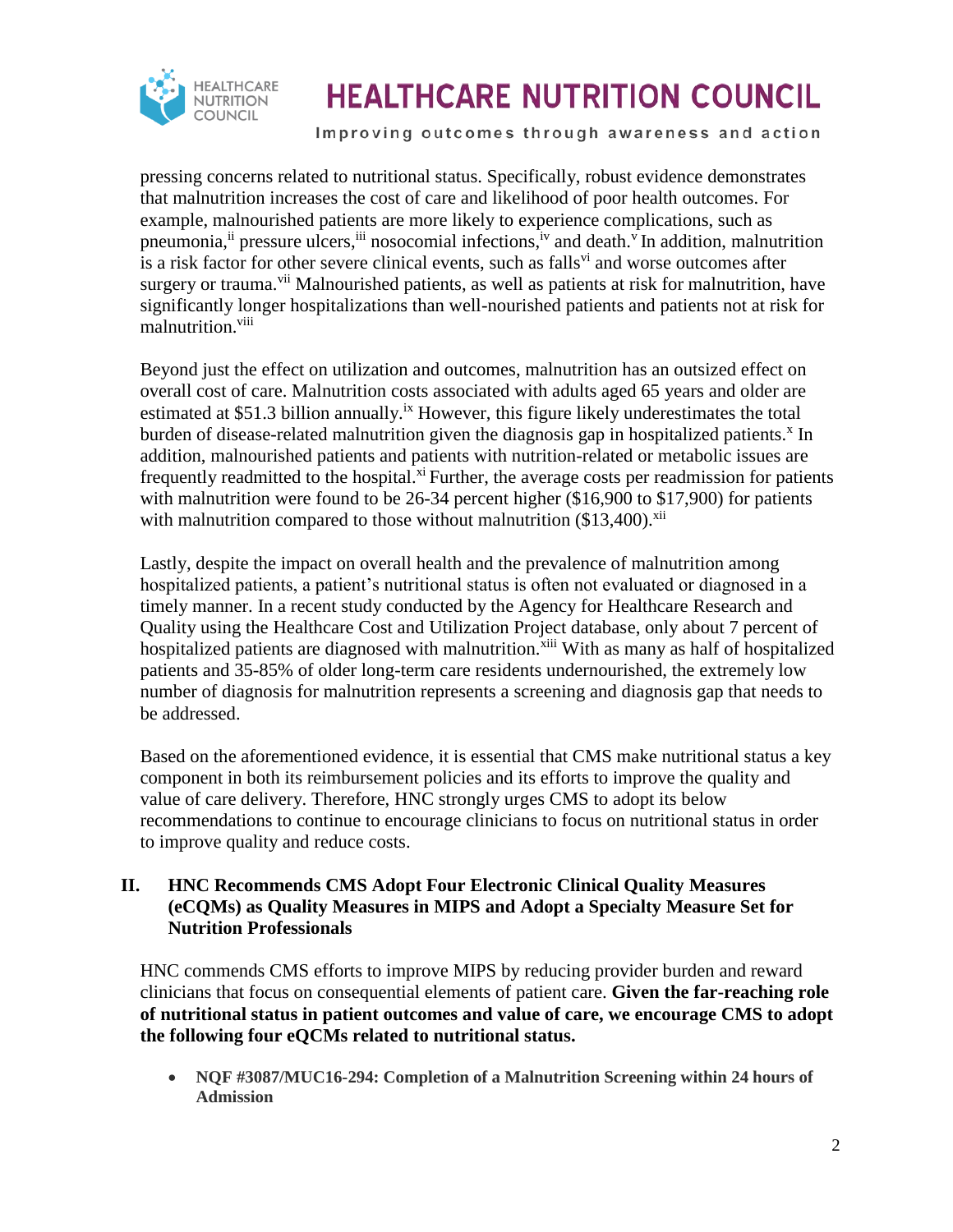

## **HEALTHCARE NUTRITION COUNCIL**

Improving outcomes through awareness and action

- **NQF #3088/MUC16-296: Completion of a Nutrition Assessment for Patients Identified as At-Risk for Malnutrition within 24 hours of a Malnutrition Screening**
- **NQF #3089/MUC16-372: Nutrition Care Plan for Patients Identified as Malnourished after a Completed Nutrition Assessment**
- **NQF #3090/MUC16-344: Appropriate Documentation of a Malnutrition Diagnosis**

These four measures have been thoroughly evaluated and tested in the hospital setting for inpatients. In addition, the Academy of Nutrition and Dietetics (AND) has re-specified these four eCQMs for use in the outpatient setting and submitted them for potential use in the MIPS through a qualified clinical data registry. Therefore, HNC recommends CMS include these measures for use by clinicians when treating potentially nutritionally compromised patients.

CMS has also expressed interest in creating a specialty measure set in MIPS for registered dietitian nutritionists (RDNs). For all of the aforementioned reasons, **HNC recommends CMS move forward with creating a specialty set for RDNs**. The creation of a specialty measure set for these important clinicians will ease the burden and complexity of MIPS for RDNs, consistent with CMS' stated goals, and will also encourage more RDNs to participate in MIPS.

To conclude, HNC recommends CMS adopt the aforementioned four eCQMs as quality measures in MIPS. In addition, HNC urges CMS to create a specialty measure set for RDNs who participate in MIPS.

**\*\*\***

Malnutrition continues to be a crucial component in reducing hospital-acquired conditions, lowering healthcare costs and improving the health and well-being of vulnerable Medicare beneficiaries. **HNC urges CMS to continue prioritize policies and initiatives that identify and treat malnutrition, encourages proper nutrition and the development of cost-effective enteral and parenteral nutrition products, and ensures access through adequate coverage and payment policies for enteral and parenteral nutrition products**. HNC stands ready to work with CMS and all stakeholders to develop these policies as one means to improve the public health system. If you have any questions or would like additional information, please contact Jonathan Gold [via email](mailto:jgold@kellencompany.com) or at 202-860-1004.

Sincerely,

Robert Rankin

Robert Rankin Executive Director Healthcare Nutrition Council